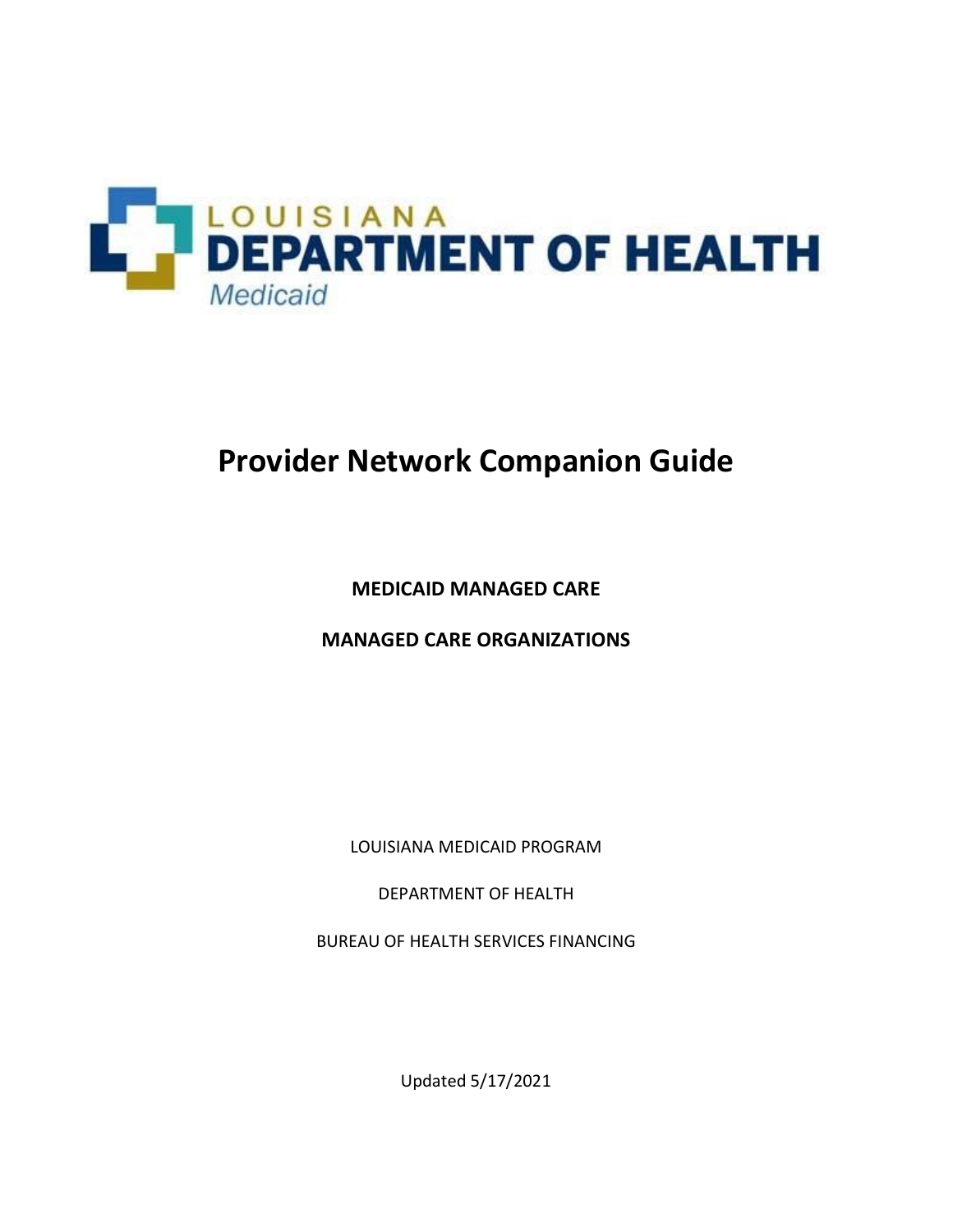LDH will provide maintenance of all documentation changes to this Guide using the Change Control Table below.

| <b>Change Control</b><br><b>Table Author of</b><br>Change | <b>Section Changed</b>                                            | <b>Description</b>                                          | Reason                                                                                                                                                 | <b>Date</b> |
|-----------------------------------------------------------|-------------------------------------------------------------------|-------------------------------------------------------------|--------------------------------------------------------------------------------------------------------------------------------------------------------|-------------|
| Whitney<br>Martinez                                       | Provider Network -<br>Geographic and<br><b>Capacity Standards</b> | Physical health specialty<br>care distance standard         | <b>Updated distance</b><br>standard to 60 miles,<br>which applies to all<br>members, to align with<br><b>Contract Amendment 3.</b>                     | 4/14/2021   |
| Whitney<br>Martinez                                       | Provider Network -<br>Geographic and<br><b>Capacity Standards</b> | Physical and behavioral<br>health time standards            | Removed time standards<br>to align with Contract<br>Amendment 6.                                                                                       | 4/14/2021   |
| Whitney<br>Martinez                                       | Provider Network -<br>Geographic and<br><b>Capacity Standards</b> | Physical health provider<br>type                            | Removed "Dental-<br>Pediatric" standard.                                                                                                               | 4/14/2021   |
| Whitney<br>Martinez                                       | Provider Network -<br>Geographic and<br><b>Capacity Standards</b> | Physical health<br>classification of adult vs.<br>pediatric | Reduced age limit for<br>classification of adults to<br>18 years and older for<br>physical health providers<br>only to align with<br>reporting change. | 4/14/2021   |
| Whitney<br>Martinez                                       | Provider Network -<br>Linkage Ratio<br>Standards                  | Primary care linkage ratios                                 | Added primary care<br>linkage ratios to align<br>with Contract<br>Amendment 3.                                                                         | 4/14/2021   |
| Cordelia Clay                                             | Provider Network -<br>Geographic and<br><b>Capacity Standards</b> | Physical and behavioral<br>health distance standards        | Added notes regarding<br>application of the<br>standards to align with<br>contract requirements.                                                       | 5/17/2021   |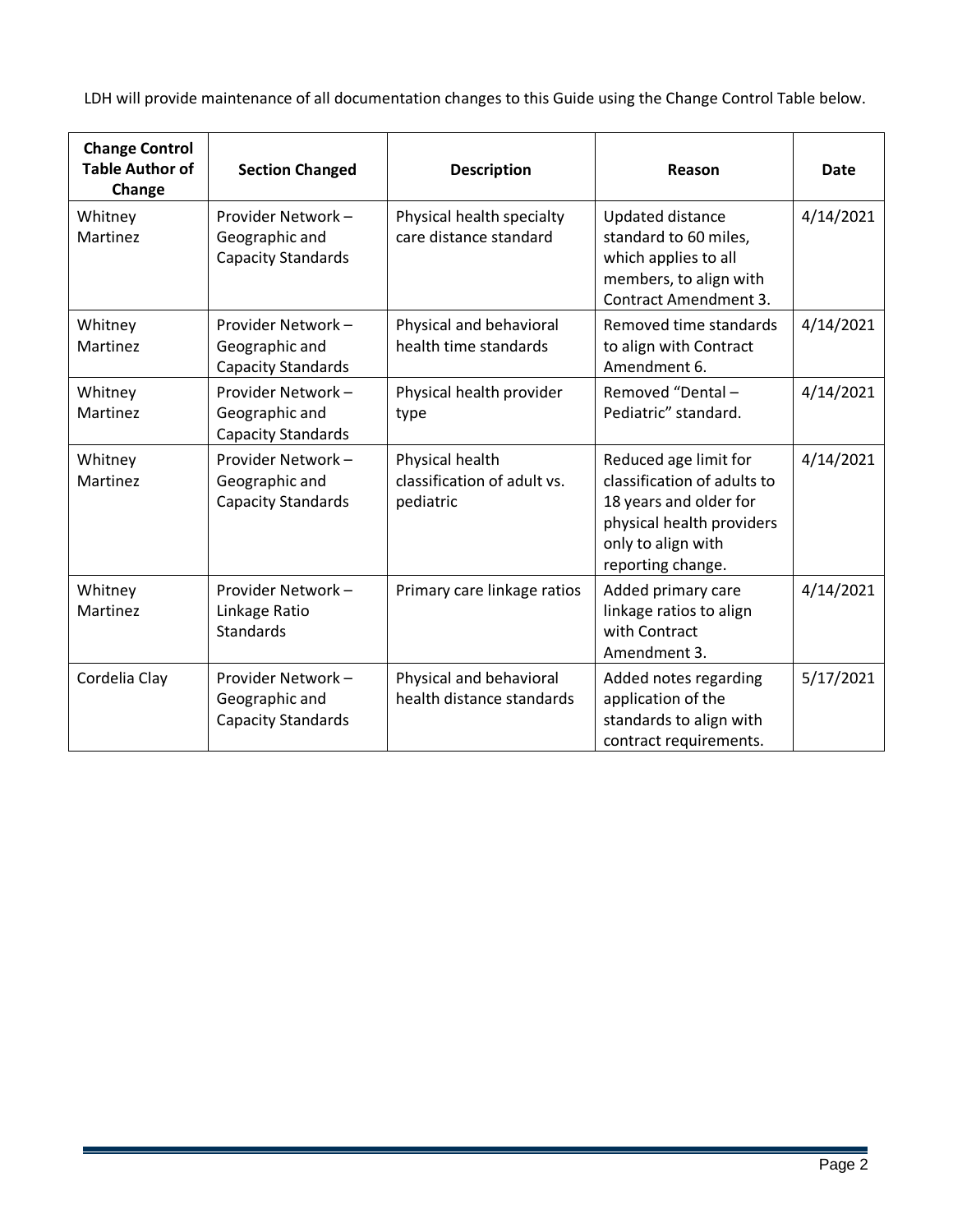## Table of Contents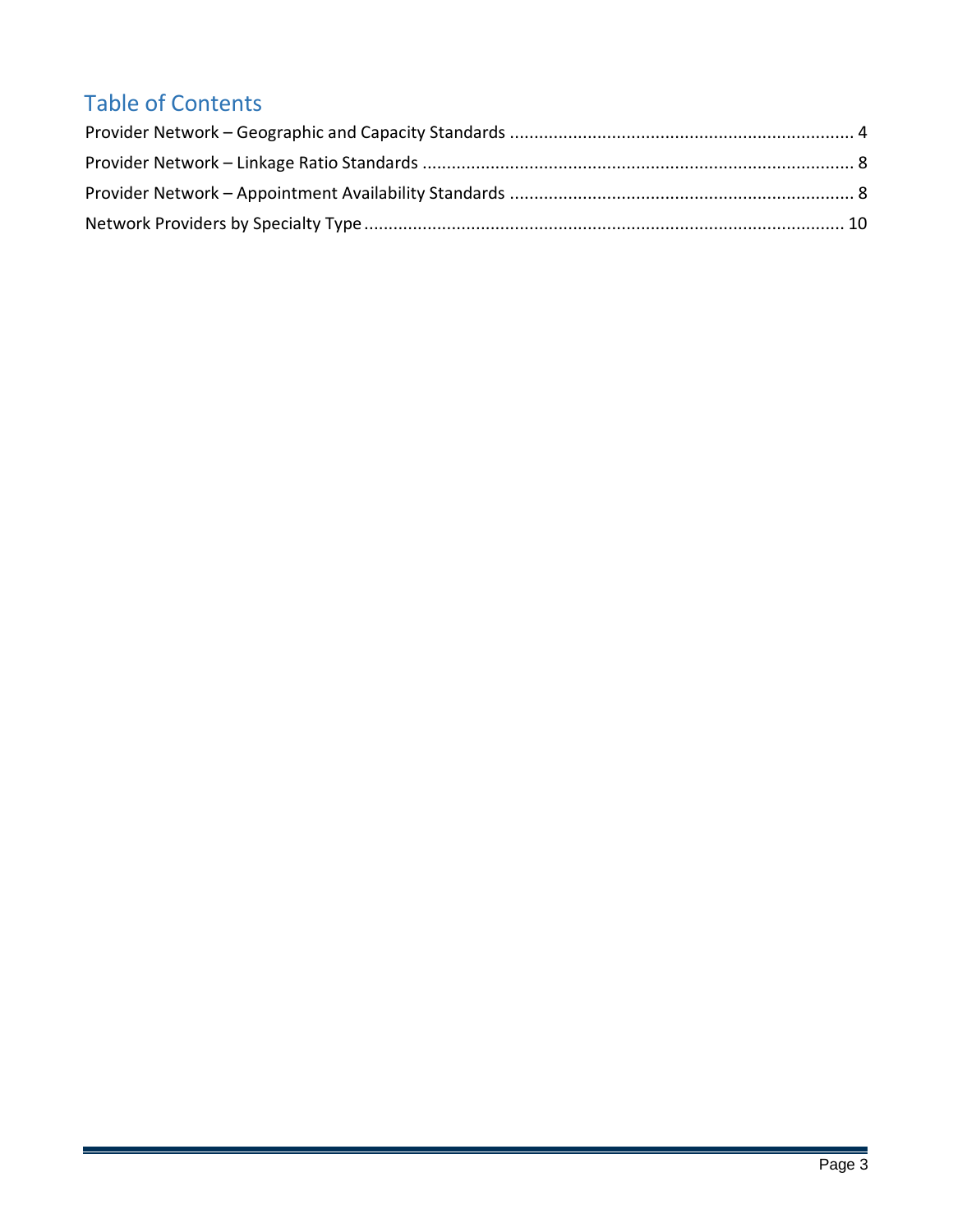### Provider Network – Geographic and Capacity Standards

<span id="page-3-0"></span>

| <b>Type</b>                                                                                                                                                                                                                                                             | <b>Ratio (Provider:</b><br><b>Member)</b>                                             | <b>Rural Parishes</b><br>(miles <sup>2</sup> ) | <b>Urban Parishes</b><br>(miles <sup>2</sup> ) | <b>Notes</b>                                                                                                                                                           |  |  |
|-------------------------------------------------------------------------------------------------------------------------------------------------------------------------------------------------------------------------------------------------------------------------|---------------------------------------------------------------------------------------|------------------------------------------------|------------------------------------------------|------------------------------------------------------------------------------------------------------------------------------------------------------------------------|--|--|
|                                                                                                                                                                                                                                                                         |                                                                                       | Primary Care <sup>1</sup>                      |                                                |                                                                                                                                                                        |  |  |
| Adult PCP access (for members 18 and over) <sup>3</sup>                                                                                                                                                                                                                 |                                                                                       |                                                |                                                |                                                                                                                                                                        |  |  |
| Family/General Practice;<br>Internal Medicine;<br>FQHCs; RHCs;<br>Physician Extenders: Nurse practitioners,<br>certified nurse mid-wives, and physician<br>assistants linked to a physician group who<br>provide primary care services to adults.                       | Physicians:<br>1:2,500 adult members<br>Physician extenders:<br>1:1,000 adult members | 30                                             | 10                                             | PCP mileage network standards are applied<br>across these provider types collectively.<br>Only include physicians that have agreed to<br>accept full PCP requirements. |  |  |
| Pediatric PCP access (for members under age 18) <sup>3</sup>                                                                                                                                                                                                            |                                                                                       |                                                |                                                |                                                                                                                                                                        |  |  |
| Pediatrics;<br>Family/General Practice;<br>Internal Medicine;<br><b>FQHCs; RHCs;</b><br>Physician Extenders: Nurse practitioners,<br>certified nurse mid-wives, and physician<br>assistants linked to a physician group who<br>provide primary care services to adults. | Physicians:<br>1:2,500 child members<br>Physician extenders:<br>1:1,000 child members | 30                                             | 10                                             | PCP mileage network standards are applied<br>across these provider types collectively.<br>Only include physicians that have agreed to<br>accept full PCP requirements. |  |  |
| <b>Hospitals</b>                                                                                                                                                                                                                                                        |                                                                                       |                                                |                                                |                                                                                                                                                                        |  |  |
| <b>Acute Inpatient Hospitals</b>                                                                                                                                                                                                                                        |                                                                                       | 30                                             | 10                                             |                                                                                                                                                                        |  |  |
| <b>Ancillary</b>                                                                                                                                                                                                                                                        |                                                                                       |                                                |                                                |                                                                                                                                                                        |  |  |
| Laboratory                                                                                                                                                                                                                                                              |                                                                                       | 30                                             | 20                                             |                                                                                                                                                                        |  |  |
| Radiology                                                                                                                                                                                                                                                               |                                                                                       | 30                                             | 20                                             |                                                                                                                                                                        |  |  |
| Pharmacy                                                                                                                                                                                                                                                                |                                                                                       | 30                                             | 10                                             |                                                                                                                                                                        |  |  |
| Hemodialysis centers                                                                                                                                                                                                                                                    |                                                                                       | 30                                             | 10                                             |                                                                                                                                                                        |  |  |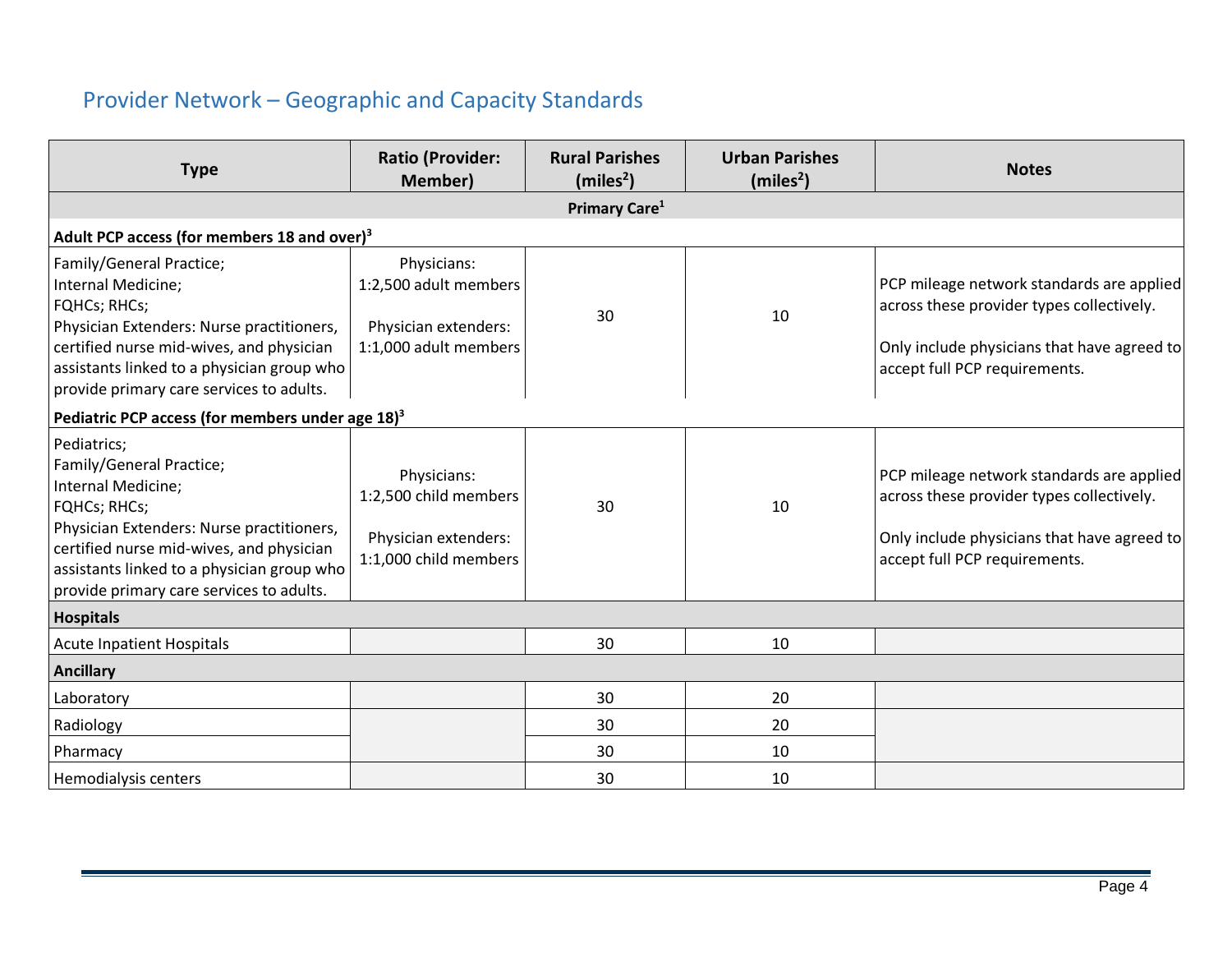| <b>Type</b>                                                                                                                                                                                                                    | <b>Ratio (Provider:</b><br><b>Member)</b> | <b>Rural Parishes</b><br>(miles <sup>2</sup> ) | <b>Urban Parishes</b><br>(miles <sup>2</sup> ) | <b>Notes</b>                                                                                                                                                                                                                                                                                                                     |
|--------------------------------------------------------------------------------------------------------------------------------------------------------------------------------------------------------------------------------|-------------------------------------------|------------------------------------------------|------------------------------------------------|----------------------------------------------------------------------------------------------------------------------------------------------------------------------------------------------------------------------------------------------------------------------------------------------------------------------------------|
| <b>Specialty Care</b>                                                                                                                                                                                                          |                                           |                                                |                                                |                                                                                                                                                                                                                                                                                                                                  |
| OB/GYN <sup>1</sup>                                                                                                                                                                                                            |                                           | 30                                             | 15                                             |                                                                                                                                                                                                                                                                                                                                  |
| Allergy/Immunology                                                                                                                                                                                                             | 1:100,000                                 |                                                |                                                |                                                                                                                                                                                                                                                                                                                                  |
| Cardiology                                                                                                                                                                                                                     | 1:20,000                                  |                                                |                                                |                                                                                                                                                                                                                                                                                                                                  |
| Dermatology                                                                                                                                                                                                                    | 1:40,000                                  |                                                |                                                |                                                                                                                                                                                                                                                                                                                                  |
| <b>Endocrinology and Metabolism</b>                                                                                                                                                                                            | 1:25,000                                  |                                                |                                                |                                                                                                                                                                                                                                                                                                                                  |
| Gastroenterology                                                                                                                                                                                                               | 1:30,000                                  |                                                |                                                |                                                                                                                                                                                                                                                                                                                                  |
| Hematology/Oncology                                                                                                                                                                                                            | 1:80,000                                  | 60                                             | 60                                             |                                                                                                                                                                                                                                                                                                                                  |
| Nephrology                                                                                                                                                                                                                     | 1:50,000                                  |                                                |                                                |                                                                                                                                                                                                                                                                                                                                  |
| Neurology                                                                                                                                                                                                                      | 1:35,000                                  |                                                |                                                |                                                                                                                                                                                                                                                                                                                                  |
| Ophthalmology                                                                                                                                                                                                                  | 1:20,000                                  |                                                |                                                |                                                                                                                                                                                                                                                                                                                                  |
| Orthopedics                                                                                                                                                                                                                    | 1:15,000                                  |                                                |                                                |                                                                                                                                                                                                                                                                                                                                  |
| Otorhinolaryngology/Otolaryngology                                                                                                                                                                                             | 1:30,000                                  |                                                |                                                |                                                                                                                                                                                                                                                                                                                                  |
| Urology                                                                                                                                                                                                                        | 1:30,000                                  |                                                |                                                |                                                                                                                                                                                                                                                                                                                                  |
|                                                                                                                                                                                                                                |                                           |                                                | <b>Behavioral Health</b>                       |                                                                                                                                                                                                                                                                                                                                  |
| <b>Psychiatrists</b>                                                                                                                                                                                                           |                                           |                                                |                                                |                                                                                                                                                                                                                                                                                                                                  |
| Psychiatrists                                                                                                                                                                                                                  |                                           | 30                                             | 15                                             | MCOs must demonstrate that 90% of<br>applicable members (adult or pediatric)<br>have access to Psychiatrists within the<br>identified miles from the member's<br>residence.                                                                                                                                                      |
| <b>Behavioral Health Specialists (adult)</b>                                                                                                                                                                                   |                                           |                                                |                                                |                                                                                                                                                                                                                                                                                                                                  |
| <b>Advanced Practice Registered Nurse</b><br>(Behavioral Health Specialty; Nurse<br><b>Practitioner or Clinical Nurse</b><br>Specialist); or<br>Medical or Licensed Psychologist; or<br><b>Licensed Clinical Social Worker</b> |                                           | 30                                             | 15                                             | MCO must demonstrate that 90% of adult<br>members have access to Behavioral Health<br>specialist within the identified miles from<br>the member's residence. Behavioral Health<br>specialist network adequacy standards are<br>applied across these provider types<br>collectively as compared to residences of<br>adult members |
| <b>Behavioral Health Specialists (pediatric)</b>                                                                                                                                                                               |                                           |                                                |                                                |                                                                                                                                                                                                                                                                                                                                  |
| <b>Advanced Practice Registered Nurse</b><br>(Behavioral Health Specialty; Nurse                                                                                                                                               |                                           | 30                                             | 15                                             | MCO must demonstrate that 90% of<br>pediatric members have access to                                                                                                                                                                                                                                                             |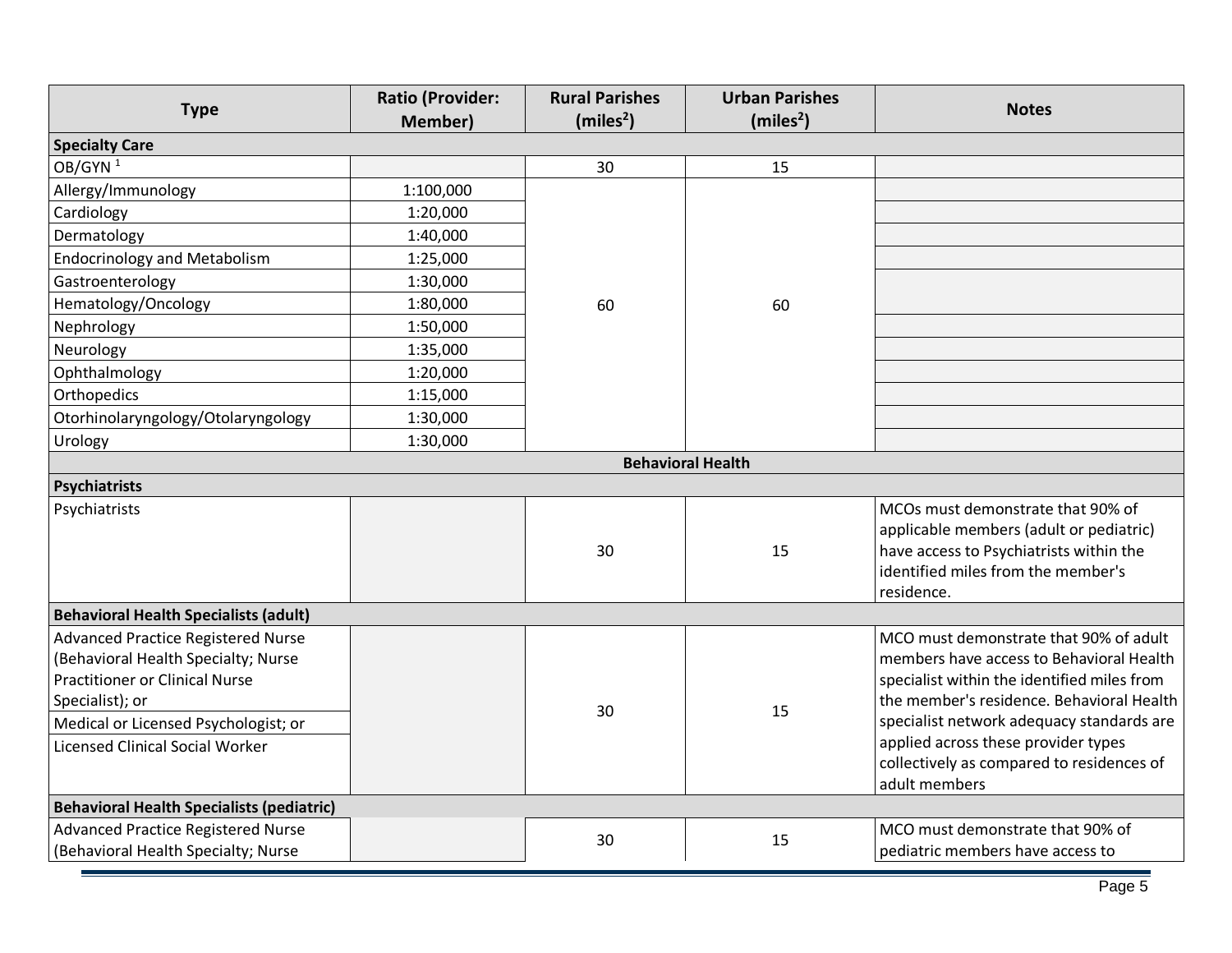| <b>Type</b>                                                                                                                                             | <b>Ratio (Provider:</b><br><b>Member)</b> | <b>Rural Parishes</b><br>(miles <sup>2</sup> ) | <b>Urban Parishes</b><br>(miles <sup>2</sup> ) | <b>Notes</b>                                                                                                                            |
|---------------------------------------------------------------------------------------------------------------------------------------------------------|-------------------------------------------|------------------------------------------------|------------------------------------------------|-----------------------------------------------------------------------------------------------------------------------------------------|
| <b>Practitioner or Clinical Nurse</b>                                                                                                                   |                                           |                                                |                                                | Behavioral Health specialist within the                                                                                                 |
| Specialist); or                                                                                                                                         |                                           |                                                |                                                | identified miles from the member's                                                                                                      |
| Medical or Licensed Psychologist; or                                                                                                                    |                                           |                                                |                                                | residence. Behavioral Health specialist                                                                                                 |
| <b>Licensed Clinical Social Worker</b>                                                                                                                  |                                           |                                                |                                                | network adequacy standards are applied<br>across these provider types collectively as<br>compared to residences of pediatric<br>members |
| Psychiatric Residential Treatment Facilities (PRTFs) (pediatric)                                                                                        |                                           |                                                |                                                |                                                                                                                                         |
| <b>Psychiatric Residential Treatment</b>                                                                                                                |                                           |                                                |                                                |                                                                                                                                         |
| Facility                                                                                                                                                |                                           |                                                |                                                | PRTF network standards are applied across                                                                                               |
| <b>Psychiatric Residential Treatment Facility</b>                                                                                                       |                                           |                                                | 200                                            | these provider types collectively as                                                                                                    |
| Addiction (ASAM Level 3.7)                                                                                                                              |                                           |                                                |                                                | compared to residences of all pediatric                                                                                                 |
| <b>Psychiatric Residential Treatment Facility</b>                                                                                                       |                                           |                                                |                                                | members.                                                                                                                                |
| <b>Other Specialization</b>                                                                                                                             |                                           |                                                |                                                |                                                                                                                                         |
| <b>Substance Use Residential Treatment Facilities - Adult Population</b>                                                                                |                                           |                                                |                                                |                                                                                                                                         |
| ASAM Levels 3.3/3.5                                                                                                                                     |                                           | 30                                             | 30                                             | MCO must demonstrate that 90% of adult                                                                                                  |
| ASAM Level 3.7                                                                                                                                          |                                           | 60                                             | 60                                             | have access to Substance Use Residential                                                                                                |
| ASAM Level 3.7-WM                                                                                                                                       |                                           | 60<br>60                                       |                                                | Treatment Facilities within the identified<br>miles from the member's residence.                                                        |
| <b>Substance Use Residential Treatment Facilities - Adolescent Population</b>                                                                           |                                           |                                                |                                                |                                                                                                                                         |
| <b>ASAM Level 3.5</b>                                                                                                                                   |                                           | 60                                             | 60                                             |                                                                                                                                         |
| <b>Psychiatric Inpatient Hospital Services</b>                                                                                                          |                                           |                                                |                                                |                                                                                                                                         |
| Hospital, Free Standing Psychiatric Unit                                                                                                                |                                           |                                                |                                                | MCO must demonstrate that 90% of                                                                                                        |
|                                                                                                                                                         |                                           |                                                |                                                | members have access to Psychiatric                                                                                                      |
|                                                                                                                                                         |                                           |                                                |                                                | Inpatient Hospital Services within the                                                                                                  |
|                                                                                                                                                         |                                           | 90                                             | 90                                             | identified miles from the member's                                                                                                      |
| Hospital, Distinct Part Psychiatric Unit                                                                                                                |                                           |                                                |                                                | residence. Psych inpatient network                                                                                                      |
|                                                                                                                                                         |                                           |                                                |                                                | standards are applied across these                                                                                                      |
|                                                                                                                                                         |                                           |                                                |                                                | provider types collectively as compared to                                                                                              |
|                                                                                                                                                         |                                           |                                                |                                                | residences for all members.                                                                                                             |
| For purposes of assessing network adequacy for OB/GYN specialty services, access standards are established based on female members age 18 and over. The |                                           |                                                |                                                |                                                                                                                                         |
| 100 shall not include 00 (CVN) nuovidam in its assessment of notwork adoptive with muins were                                                           |                                           |                                                |                                                |                                                                                                                                         |

MCO shall not include OB/GYN providers in its assessment of network adequacy for primary care.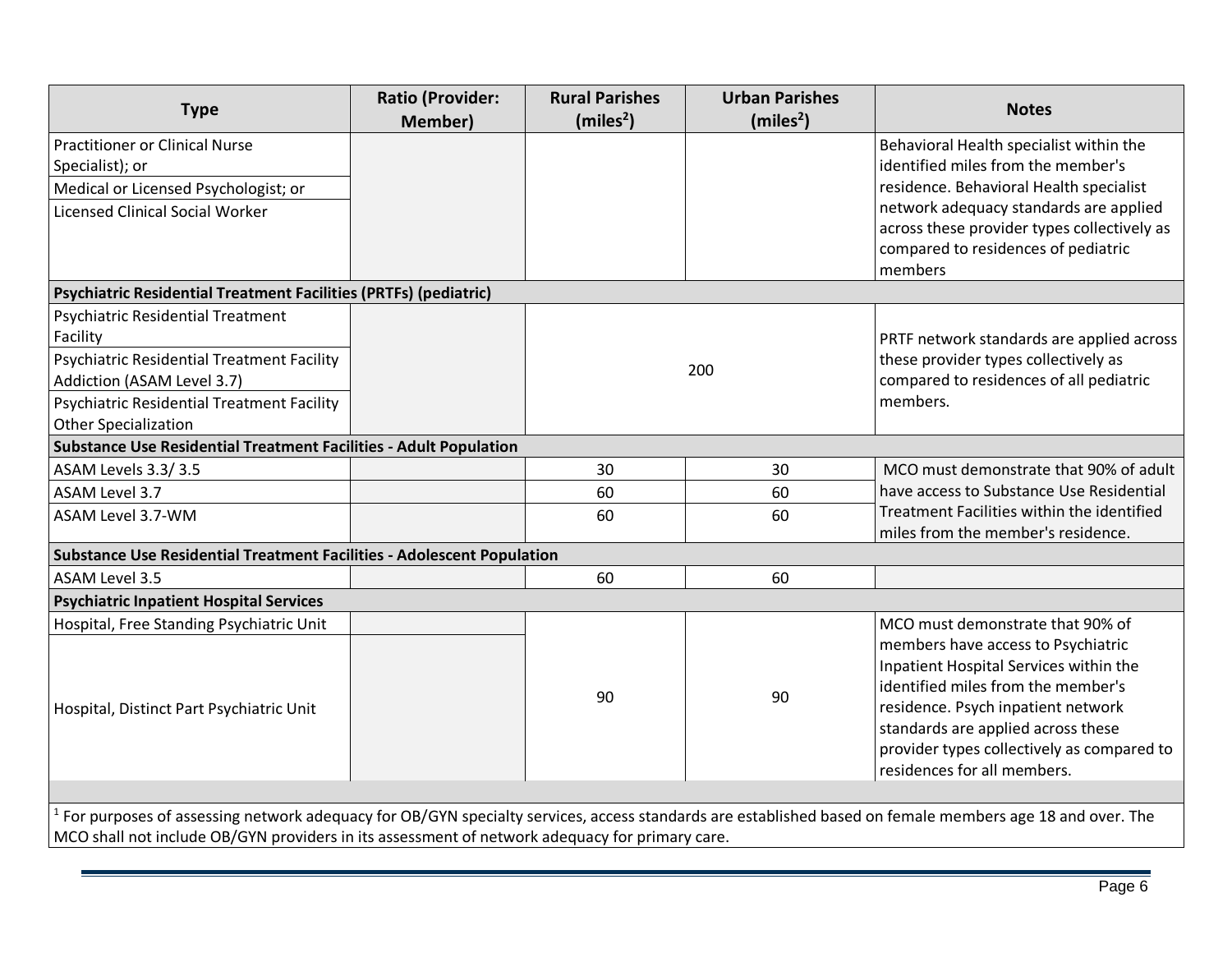| Type                                                                                                                                                                     | <b>Ratio (Provider:</b><br>Member) | <b>Rural Parishes</b><br>(miles <sup>2</sup> ) | <b>Urban Parishes</b><br>(miles <sup>2</sup> ) | <b>Notes</b> |  |
|--------------------------------------------------------------------------------------------------------------------------------------------------------------------------|------------------------------------|------------------------------------------------|------------------------------------------------|--------------|--|
| $^2$ Unless otherwise specified in this guide, MCO must demonstrate that 100% of applicable members (adult or pediatric) have access to network providers for the        |                                    |                                                |                                                |              |  |
| type of service specified within the identified miles from the member's residence.                                                                                       |                                    |                                                |                                                |              |  |
| <sup>3</sup> For purposes of reporting network adequacy for physical health services, adult is defined as members age 18 and over, pediatric is defined as members under |                                    |                                                |                                                |              |  |
| age 18. For behavioral health services, adult is defined as members age 21 and over, pediatric is defined as members under age 21.                                       |                                    |                                                |                                                |              |  |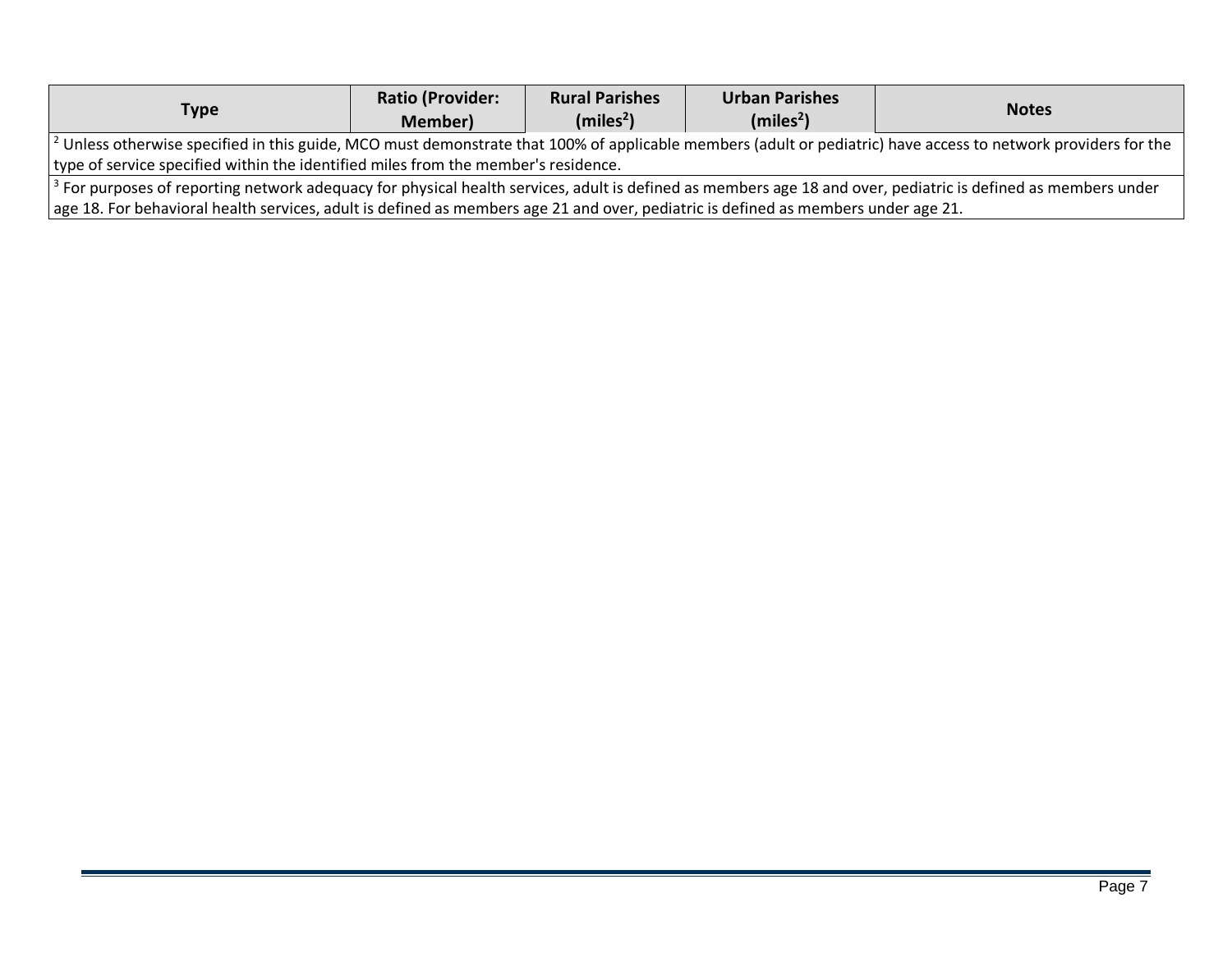#### Provider Network – Linkage Ratio Standards

| <b>Type</b>                                                                       | Linkage Ratio<br>(Provider: Enrollee) |
|-----------------------------------------------------------------------------------|---------------------------------------|
| Adult PCP (Family/General Practice; Internal Medicine; FQHC; RHC)                 | 1:2.500                               |
| <b>Adult Physician Extenders</b>                                                  | 1:1.000                               |
| Pediatric PCP (Pediatrics; Family/General Practice; Internal Medicine; FQHC; RHC) | 1:2,500                               |
| <b>Pediatric Physician Extenders</b>                                              | 1:1.000                               |

#### Provider Network – Appointment Availability Standards

<span id="page-7-1"></span><span id="page-7-0"></span>

| <b>Provider/Facility Type</b>      | <b>Standard</b>                                                                                | <b>Monitoring</b>                                          |  |  |
|------------------------------------|------------------------------------------------------------------------------------------------|------------------------------------------------------------|--|--|
| <b>Emergencies and Urgent Care</b> |                                                                                                |                                                            |  |  |
| <b>Emergency Care</b>              | 24 hours, 7 days/week within 1 hour of request                                                 | CAHPS Survey, Complaint                                    |  |  |
| <b>Urgent Non-emergency Care</b>   | 24 hours, 7 days/week within 24 hours of request                                               | Analysis                                                   |  |  |
| <b>Primary Care</b>                |                                                                                                |                                                            |  |  |
| Non-Urgent Sick                    | 72 hours                                                                                       | CAHPS Survey, Complaint                                    |  |  |
| Non-Urgent Routine                 | 6 weeks                                                                                        | Analysis                                                   |  |  |
| After Hours, by phone              | Answer by live person or call-back from a designated<br>medical practitioner within 30 minutes | Survey, Complaint Analysis                                 |  |  |
| <b>Prenatal Visits</b>             |                                                                                                |                                                            |  |  |
| <b>1st Trimester</b>               | 14 days                                                                                        |                                                            |  |  |
| 2nd Trimester                      | 7 days                                                                                         | CAHPS Survey, Complaint                                    |  |  |
| 3rd Trimester                      | 3 days                                                                                         | Analysis                                                   |  |  |
| High risk pregnancy, any trimester | 3 days                                                                                         |                                                            |  |  |
| <b>Specialty Care</b>              |                                                                                                |                                                            |  |  |
| <b>Specialist Appointment</b>      | 1 month                                                                                        | <b>Complaint Analysis, Mystery</b><br>Shopper, EQRO Survey |  |  |
| <b>Waiting Room Time</b>           |                                                                                                |                                                            |  |  |
| <b>Scheduled Appointments</b>      | <45 minutes                                                                                    | <b>Complaint Analysis</b>                                  |  |  |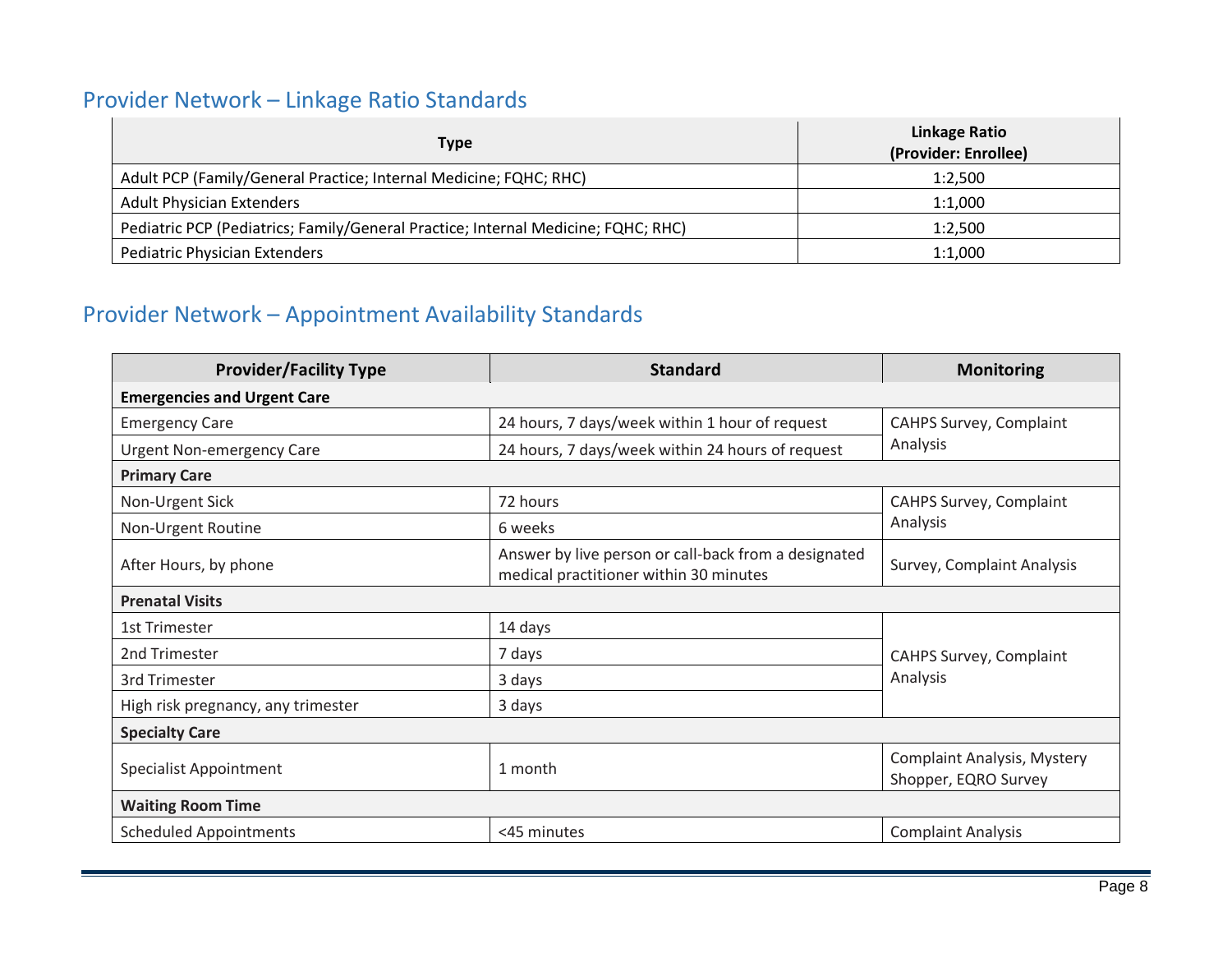| <b>Accepting New Patients</b>                             |                                                                 |                                                            |  |  |
|-----------------------------------------------------------|-----------------------------------------------------------------|------------------------------------------------------------|--|--|
| The practitioner office is open to new patients           | Provider is listed in directory and/or registry file as<br>open | <b>EQRO Survey, Mystery</b><br>Shopper, Complaint Analysis |  |  |
| <b>Specialized Behavioral Health Providers</b>            |                                                                 |                                                            |  |  |
| Non-Urgent Routine                                        | 14 days                                                         | Mystery Shopper, Complaint                                 |  |  |
| <b>Urgent Non-emergency Care</b>                          | 48 hours                                                        | Analysis                                                   |  |  |
| Psychiatric Inpatient Hospital (emergency<br>involuntary) | 4 hours                                                         |                                                            |  |  |
| Psychiatric Inpatient Hospital (involuntary)              | 24 hours                                                        |                                                            |  |  |
| Psychiatric Inpatient Hospital (voluntary)                | 24 hours                                                        | <b>Complaint Analysis</b>                                  |  |  |
| ASAM Level 3.3, 3.5 & 3.7                                 | 10 business days                                                |                                                            |  |  |
| Withdrawal Management                                     | 24 hours when medically necessary                               |                                                            |  |  |
| <b>Psychiatric Residential Treatment Facility (PRTF)</b>  | 20 calendar days                                                |                                                            |  |  |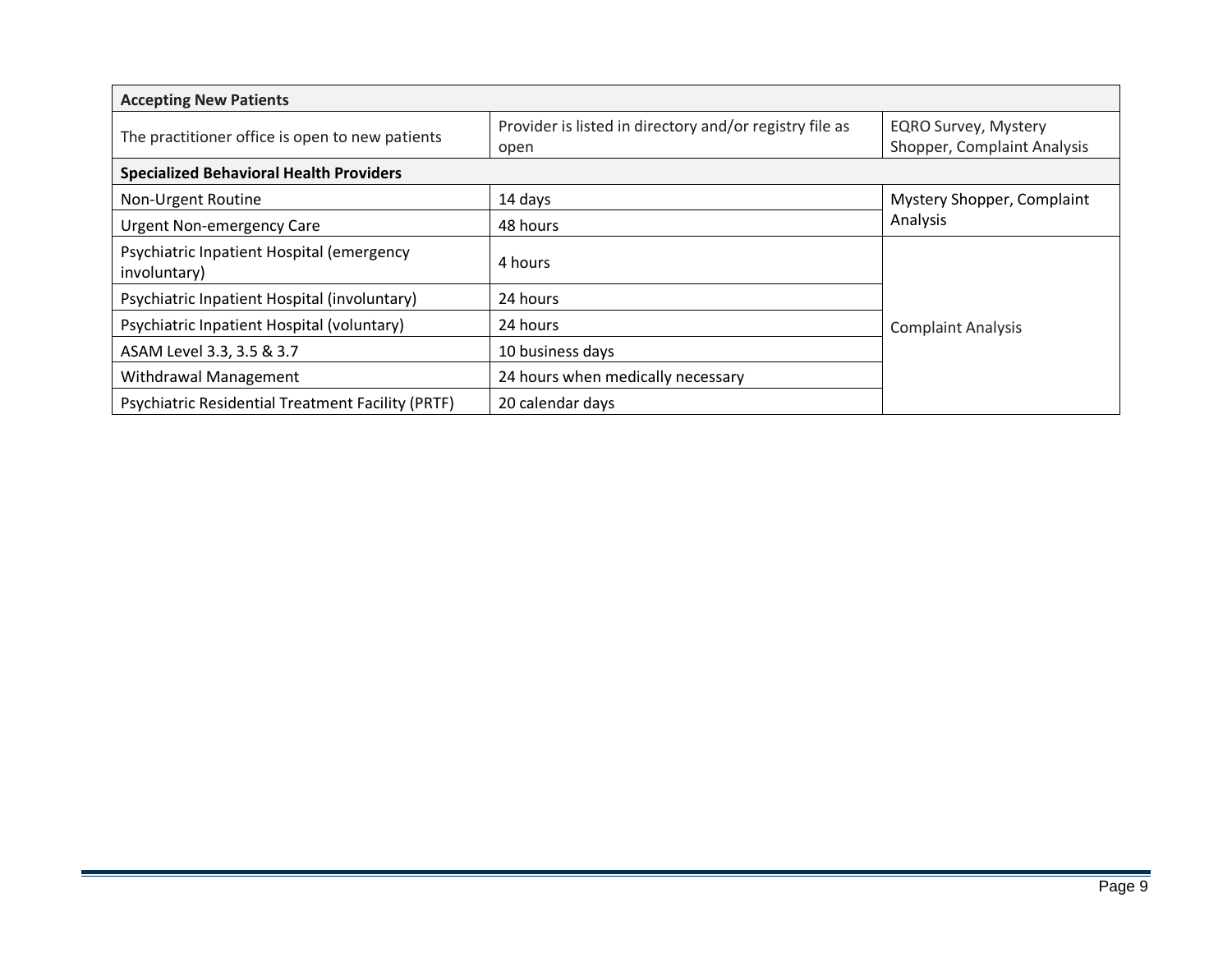# <span id="page-9-0"></span>Network Providers by Specialty Type

| <b>Specialty</b>                 | <b>Louisiana Medicaid</b><br><b>Provider Specialty</b> | <b>NPPES Taxonomy</b><br>Code |
|----------------------------------|--------------------------------------------------------|-------------------------------|
| <b>Primary Care Providers</b>    |                                                        |                               |
| <b>Family Practice</b>           | 8                                                      | 207Q00000X                    |
| <b>FQHCs</b>                     | 42                                                     | 261QF0400X                    |
| <b>General Practice</b>          | 1                                                      | 208D00000X                    |
| <b>Internal Medicine PCPs</b>    | 41                                                     | 207R00000X                    |
| <b>Nurse Practitioners</b>       | 79                                                     | 363L00000X                    |
| OB/GYN PCPs                      | 16                                                     | 207V00000X                    |
| Pediatrics                       | 37                                                     | 208000000X                    |
| <b>Rural Health Clinics</b>      | 94                                                     | 261QR1300X                    |
| <b>Ancillary Services</b>        |                                                        |                               |
| Ambulance Service Supplier       | 59                                                     | 341600000X                    |
| <b>Dialysis Centers</b>          | n/a                                                    | 261QE0700X                    |
| <b>Durable Medical Equipment</b> | n/a                                                    | 332B00000X                    |
| Home Health                      | n/a                                                    | 251E00000X                    |
| Infusion Therapy                 | n/a                                                    | 261QE0700X                    |
| NEMT - Non-profit                | 45                                                     | 343900000X                    |
| NEMT-Profit                      | 46                                                     | 343900000X                    |
| <b>Urgent Care Clinics</b>       | <b>7N</b>                                              | 261QU0200X                    |
| <b>Hospitals</b>                 |                                                        |                               |
| Hospitals - General Acute Care   | 86                                                     | 282N00000X                    |
| Hospitals - Children's           | 86                                                     | 282NC2000X                    |
| Hospital - Rehabilitation        | 86                                                     | 283X00000X                    |
| <b>Pharmacies</b>                |                                                        |                               |
| Pharmacies                       | n/a                                                    | 333600000X                    |
| <b>Specialty</b>                 |                                                        |                               |
| <b>Adolescent Medicine</b>       | 1A                                                     | 2080A0000X                    |
| Allergy                          | 3                                                      | 207K00000X                    |
| Anesthesiology                   | 5                                                      | 207L00000X                    |
| Audiologist                      | 64                                                     | 231H00000X                    |
| Cardiac Electrophysiology        | 2A                                                     | 207RC0001X                    |
| Cardiovascular Disease           | 6                                                      | 207RC0000X                    |
| Cardiovascular Disease           | 2B                                                     | 207RC0000X                    |
| Chiropractor                     | 35                                                     | 111N00000X                    |
| Clinic or Other Group Practice   | 70                                                     | 261QM1300X                    |
| <b>Critical Care Medicine</b>    | 2C                                                     | 207RC0200X                    |
| <b>Critical Care Medicine</b>    | 3A                                                     | 207RC0200X                    |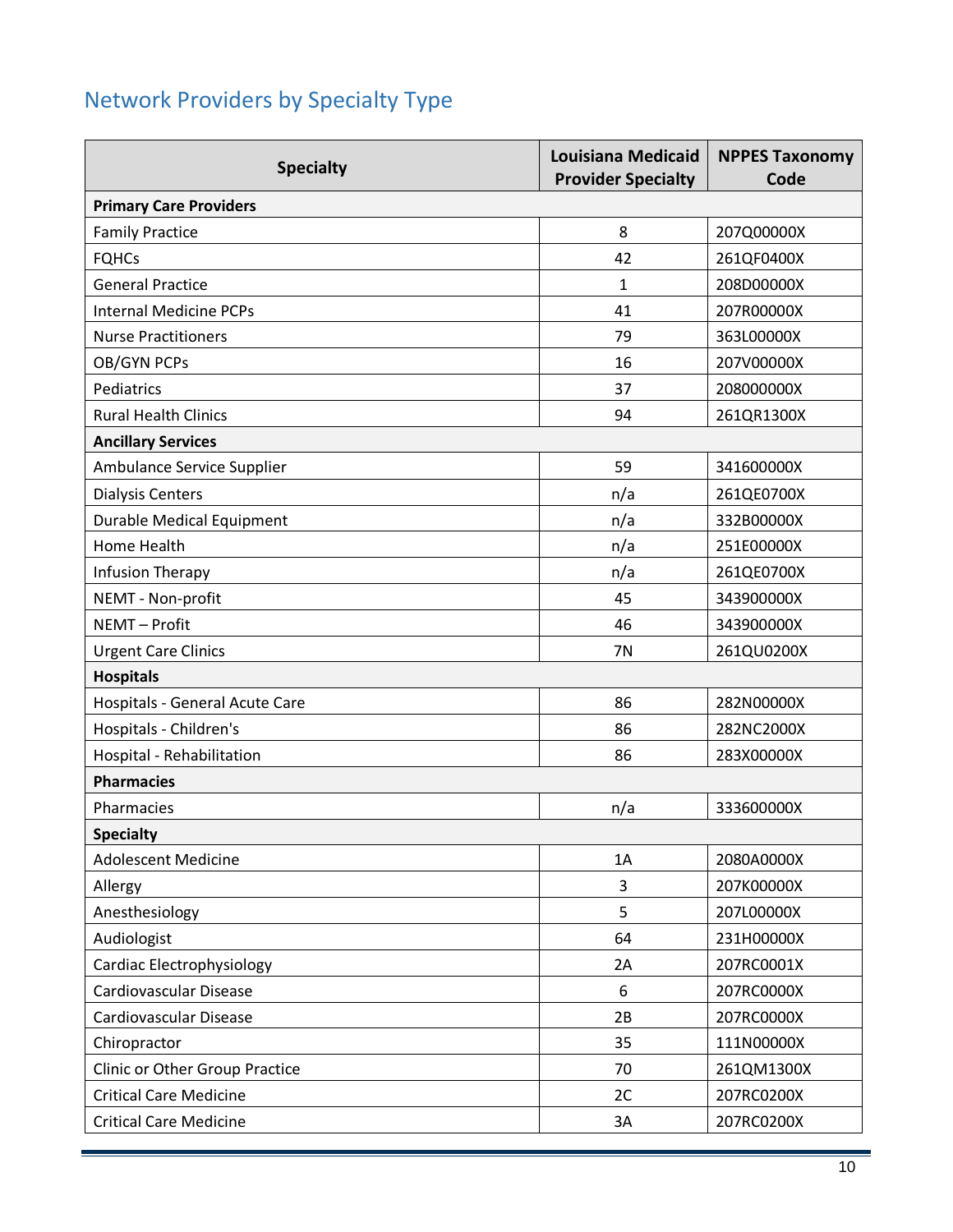| <b>Specialty</b>                       | <b>Louisiana Medicaid</b><br><b>Provider Specialty</b> | <b>NPPES Taxonomy</b><br>Code |
|----------------------------------------|--------------------------------------------------------|-------------------------------|
| Dermatology                            | 7                                                      | 207N00000X                    |
| Diagnostic Laboratory                  | 72                                                     | 293D00000X                    |
| <b>Emergency Medicine</b>              | 1T                                                     | 207P00000X                    |
| Endocrinology & Metabolism             | 2E                                                     | 207RE0101X                    |
| <b>Family Practice</b>                 | 8                                                      | 207Q00000X                    |
| Gastroenterology                       | 10                                                     | 207RG0100X                    |
| Gastroenterology                       | 2F                                                     | 207RG0100X                    |
| <b>General Practice</b>                | 1                                                      | 208D00000X                    |
| <b>General Surgery</b>                 | $\overline{2}$                                         | 208600000X                    |
| <b>Geriatric Medicine</b>              | 2G                                                     | 207RG0300X                    |
| Geriatrics                             | 38                                                     | 207RG0300X                    |
| Gynecologic oncology                   | 3B                                                     | 207VX0201X                    |
| <b>Hand Surgery</b>                    | 40                                                     | 2086S0105X                    |
| Hematology                             | 2H                                                     | 207RH0000X                    |
| Independent Laboratory                 | 69                                                     | 291U00000X                    |
| Indiv Certified Prosthetist - Ortho    | 57                                                     | 225000000X                    |
| <b>Infectious Disease</b>              | 21                                                     | 207RI0200X                    |
| <b>Internal Medicine</b>               | 41                                                     | 207R00000X                    |
| <b>Licensed Clinical Social Worker</b> | 73                                                     | 1041C0700X                    |
| Maternal & Fetal Medicine              | 3C                                                     | 207VM0101X                    |
| Med Supply / Certified Orthotist       | 51                                                     | 222Z00000X                    |
| Med Supply / Certified Prosthetist     | 52                                                     | 224P00000X                    |
| <b>Medical Oncology</b>                | 2J                                                     | 207RX0202X                    |
| <b>Neonatal Perinatal Medicine</b>     | 1 <sub>C</sub>                                         | 2080N0001X                    |
| Nephrology                             | 39                                                     | 207RN0300X                    |
| Nephrology                             | 2K                                                     | 207RN0300X                    |
| <b>Neurological Surgery</b>            | 14                                                     | 207T00000X                    |
| Neurology                              | 13                                                     | 2084N0400X                    |
| <b>Nuclear Medicine</b>                | 2Q                                                     | 207UN0903X                    |
| <b>Nurse Practitioner</b>              | 79                                                     | 363L00000X                    |
| OB/GYN                                 | 16                                                     | 207V00000X                    |
| <b>Occupational Therapy</b>            | 74                                                     | 225X00000X                    |
| Ophthalmology                          | 18                                                     | 207W00000X                    |
| Optician / Optometrist                 | 88                                                     | 156FX1800X                    |
| Orthodontist                           | 19                                                     | 1223X0400X                    |
| Orthopedic Surgery                     | 20                                                     | 207X00000X                    |
| Otology, Laryngology, Rhinology        | 4                                                      | 207W00000X                    |
| Pathology                              | 22                                                     | 207ZP0102X                    |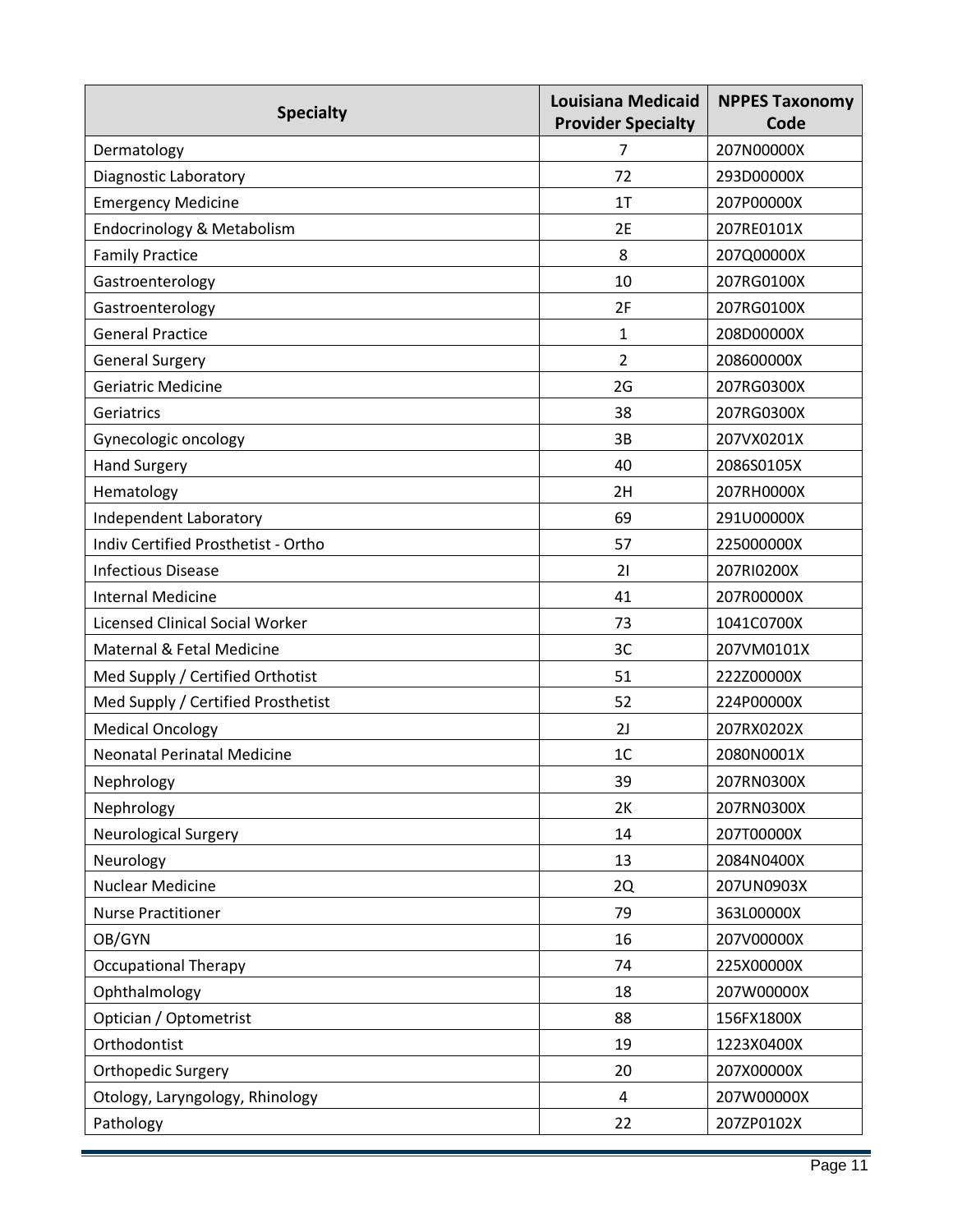| <b>Specialty</b>                        | <b>Louisiana Medicaid</b><br><b>Provider Specialty</b> | <b>NPPES Taxonomy</b><br>Code |
|-----------------------------------------|--------------------------------------------------------|-------------------------------|
| <b>Pediatric Cardiology</b>             | 1D                                                     | 2080P0202X                    |
| <b>Pediatric Critical Care Medicine</b> | 1E                                                     | 2080P0203X                    |
| Pediatric Day Health Care               | 1Z                                                     | 261QM3000X                    |
| <b>Pediatric Emergency Medicine</b>     | 1F                                                     | 2080P0204X                    |
| <b>Pediatric Endocrinology</b>          | 1 <sub>G</sub>                                         | 2080P0205X                    |
| <b>Pediatric Gastroenterology</b>       | 1H                                                     | 2080P0206X                    |
| Pediatric Hematology - Oncology         | 11                                                     | 2080P0207X                    |
| <b>Pediatric Infectious Disease</b>     | 1 <sub>J</sub>                                         | 2080P0208X                    |
| <b>Pediatric Nephrology</b>             | 1K                                                     | 2080P0210X                    |
| Pediatric Pulmonology                   | 1 <sub>L</sub>                                         | 2080P0214X                    |
| <b>Pediatric Rheumatology</b>           | 1M                                                     | 2080P0216X                    |
| <b>Pediatric Sports Medicine</b>        | 1 <sub>N</sub>                                         | 2080S0010X                    |
| <b>Pediatric Surgery</b>                | 1P                                                     | 2086S0120X                    |
| Pediatrics                              | 37                                                     | 208000000X                    |
| Physical Medicine Rehabilitation        | 25                                                     | 208100000X                    |
| Physician Assistant                     | 2R                                                     | 363A00000X                    |
| <b>Plastic Surgery</b>                  | 24                                                     | 208200000X                    |
| <b>Podiatric Surgery</b>                | 48                                                     | 213ES0131X                    |
| Proctology                              | 28                                                     | 208C00000X                    |
| Psychiatry                              | 26                                                     | 2084P0800X                    |
| <b>Pulmonary Disease</b>                | 2L                                                     | 207RP1001X                    |
| <b>Pulmonary Diseases</b>               | 29                                                     | 207RP1001X                    |
| Radiology                               | 30                                                     | 2085R0202X                    |
| Rheumatology                            | 2M                                                     | 207RR0500X                    |
| Rural Health Clinic                     | 94                                                     | 261QR1300X                    |
| Speech Therapy                          | 71                                                     | 235Z00000X                    |
| <b>Surgery - Critical Care</b>          | 2N                                                     | 2086S0102X                    |
| Surgery - General Vascular              | 2P                                                     | 2086S0129X                    |
| <b>Thoracic Surgery</b>                 | 33                                                     | 208G00000X                    |
| Urology                                 | 34                                                     | 208800000X                    |
| <b>Specialized Behavioral Health</b>    |                                                        |                               |
| <b>APRN</b> - Clinical Nurse Specialist | 26                                                     | 364SP0808X                    |
| <b>APRN</b> - Nurse Practitioner        | 26                                                     | 364SP0808X                    |
| <b>Assertive Community Treatment</b>    | 8E                                                     | 261QM0850X                    |
| Behavioral Health Rehab Agency          | <b>8E</b>                                              | 251S00000X                    |
| <b>Center Based Respite</b>             | <b>8E</b>                                              | 385HR2055X                    |
| <b>Crisis Receiving Center</b>          | 8E                                                     | 261QM0801X                    |